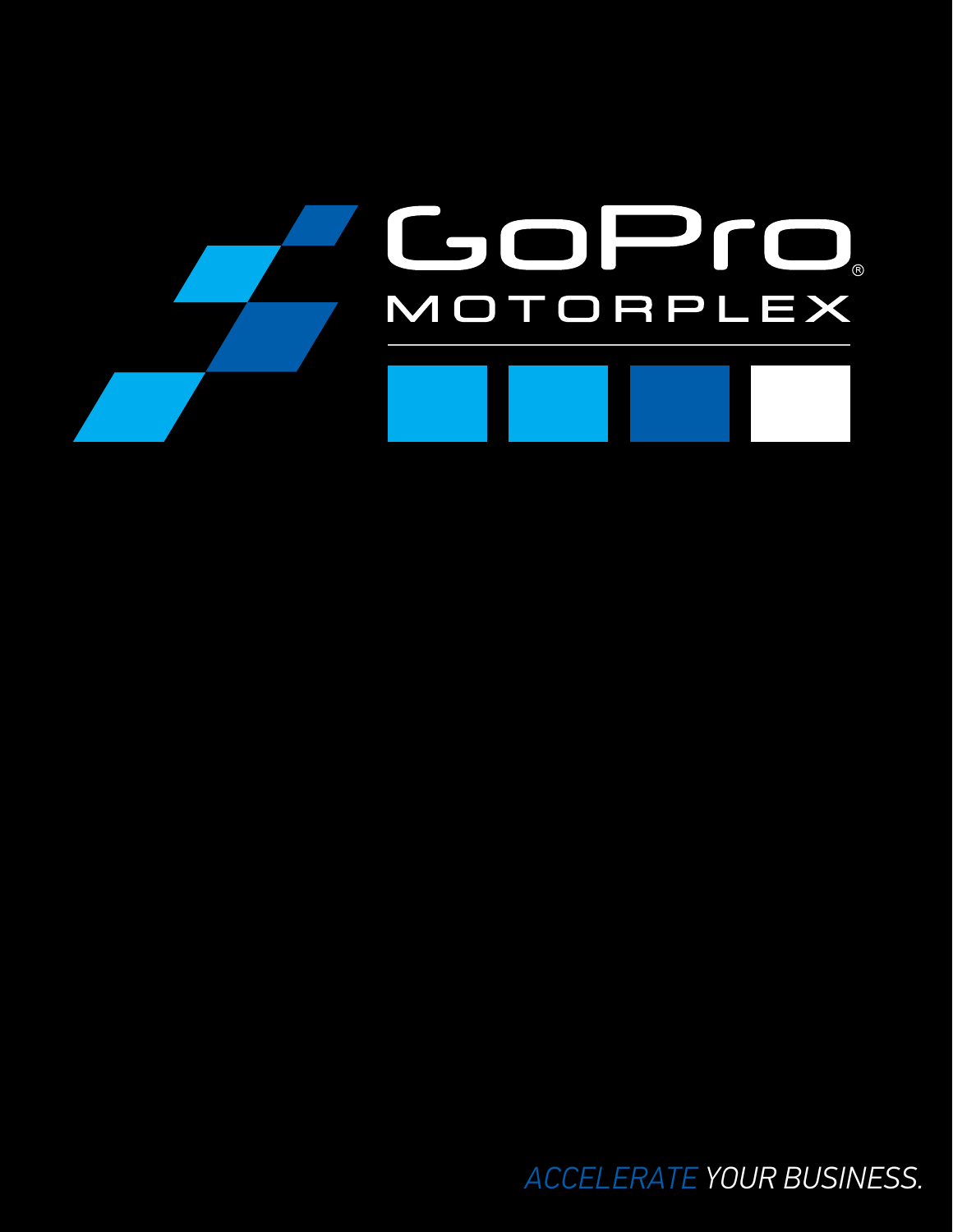# TEAM BUILDING AT *SPEED*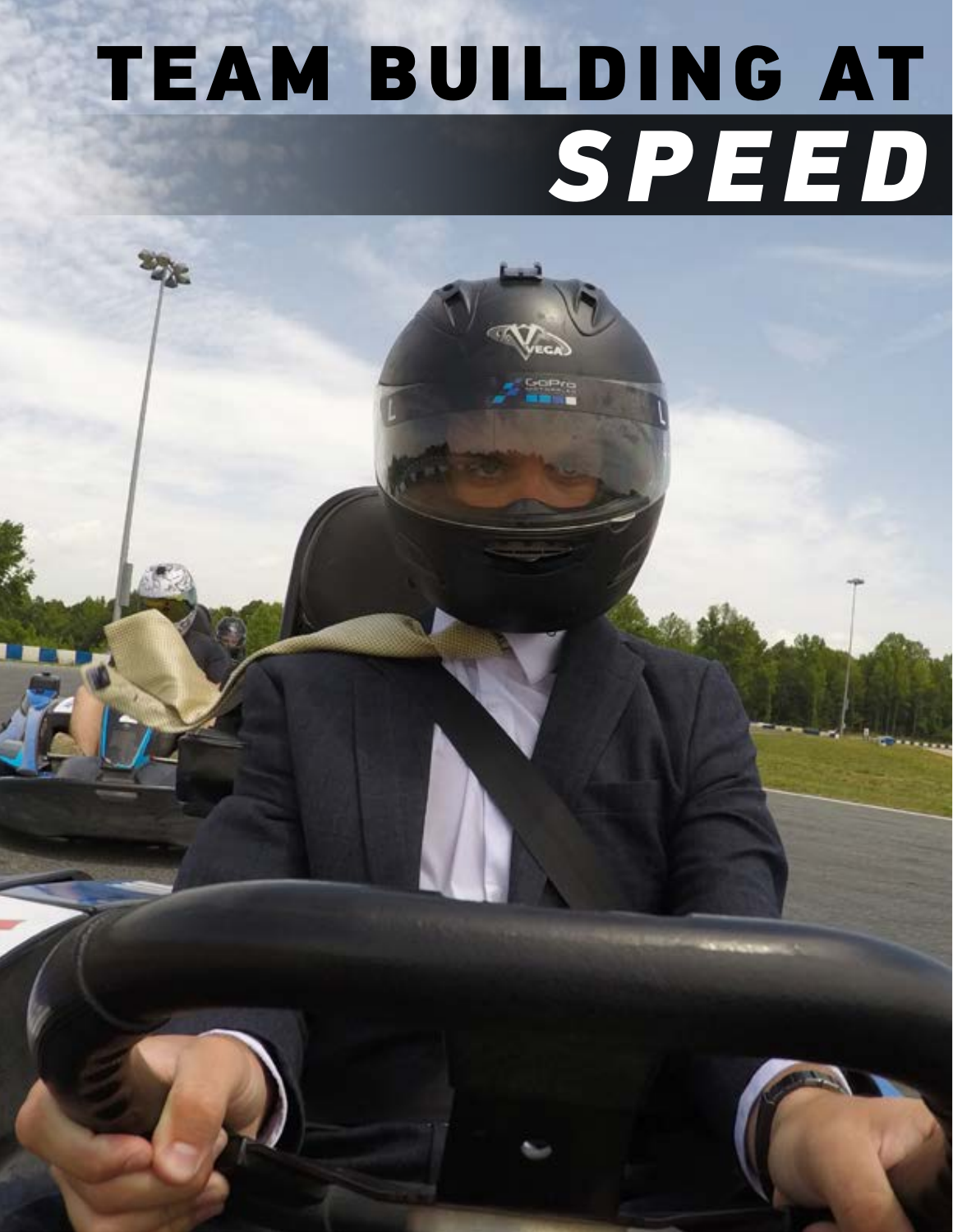

The Track An easy drive from Charlotte, NC, GoPro Motorplex karting facility expands across 30 private acres located directly off I-77 in Mooresville, NC. As the only outdoor karting venue in North Carolina, GoPro Motorplex is centered around a 0.7-mile, 11-turn world-class race track built by industry professionals with meticulous emphasis on safety and usability. We deliver an advanced, exciting and high-adrenaline rental karting experience to individuals and groups alike on seven days of the week, year-round.

The Karts GoPro Motorplex's fleet of 25 rental karts provide an adrenaline rush like no other, reaching speeds up to 55 mph! Our karts feature cutting-edge technology to offer both a fast and safe racing experience. Each kart is accommodating with adjustable seating for driver comfort.

The Experience GoPro Motorplex's facility and fleet of rental karts are available for group and corporate events. From employee entertainment and team building days, to executive hospitality and meeting space for customers, vendors and business partners, we are your source for an exciting and unforgettable event. Partner with us to provide an annual highlight no one will soon forget.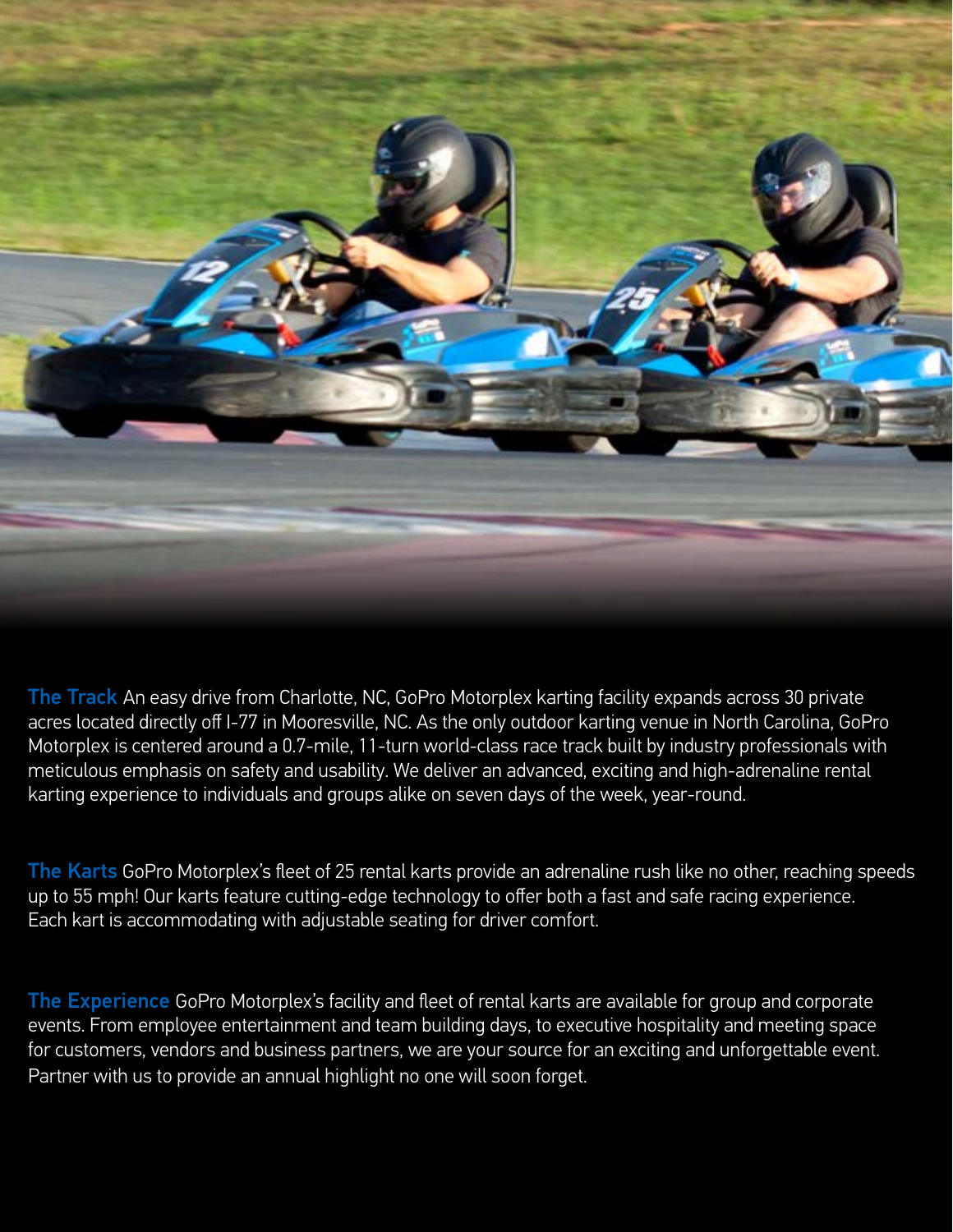# **RACE**

#### **EVENT FORMATS:**

Our three racing formats, both exciting and educational, will meet the specific goals of any group regarding leadership development, team building, communication and more.

#### **THE "SPRINT"**

#### **THE "GRAND PRIX"**

Format: 12-Minute Practice/ Qualifying Round, 12-Minute Race Price: Starting at \$75 Per Person\* Duration: 1.5 Hours

Format: 12-Minute Practice Round, 12-Minute Qualifying Round, 12-Minute Race Price: Starting at \$85 Per Person\* Duration: 2 Hours

#### **THE "ENDURO TEAM RACE"**

Format: 30-Minute Practice/ Qualifying Round Per Team, 60-Minute Race with Driver Changes. Price: Starting at \$95 Per Person\* Duration: 2.5-3 Hours \*Group minimum requirements may apply.

## **MEET**

#### **EVENT VENUE AND MEETING SPACE:**

*Get out of the BOREDroom!* For corporate entertainment, networking events, off-site meetings, leadership activities, charity events and product launches, look no further than GoPro Motorplex for a unique place to host your special event. Our 2,400 sq. ft. event room can be easily transformed from a classroom presentation setting to a banquet hall with seating for formal dining.

- + Equipped with full audio and visual capabilities
- + Includes ceiling-mounted projector for presentations with 125" screen
- + Conveniently located with trackside viewing

\*Available hourly or for half-day and daily reservations. Please call for pricing.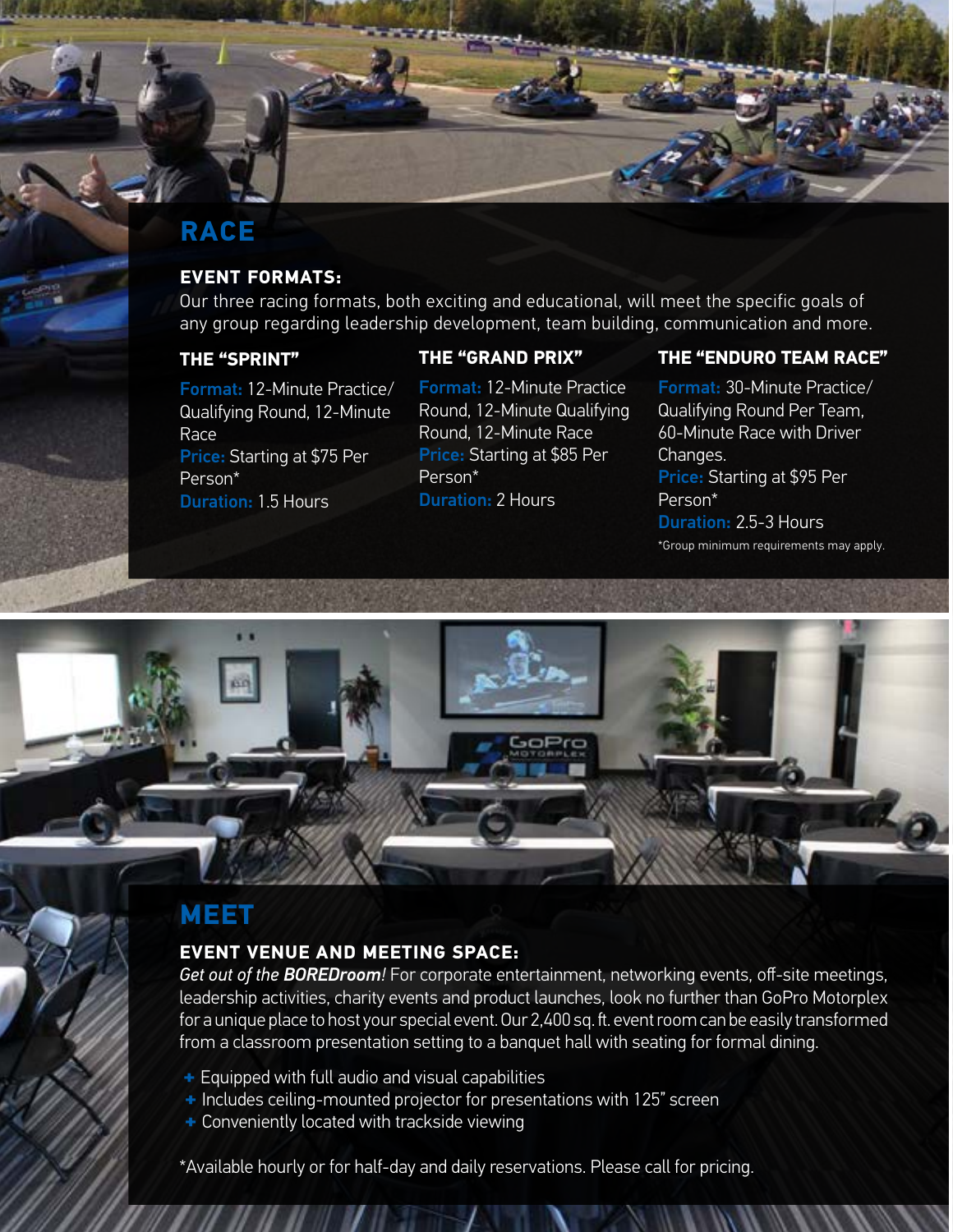# **FACILITY RENTAL**

**All Rights MARK** 

**VICTORY LANE** 

För en.

**TERRITORY ELECTRONIC** 

*Contractor Commercial* 

Reserve the entire GoPro Motorplex facility to provide your group with private access to our rental karts and professional event planning staff. Renting the facility guarantees a full-service event platform and entirely customizable experience for your group.

**All Commission** 

**ALC: Y** 

TIREODEPO

**Hoosier** 

The facility rents per hour. Please call for pricing.

# **ENHANCE YOUR EXPERIENCE**

- + Refuel with food and beverage catering.
- + Celebrate a victory with custom trophies.
- + Relive your race with GoPro helmet camera rentals.
- $+$  Brand the experience with custom kart decal wraps and victory lane signage.